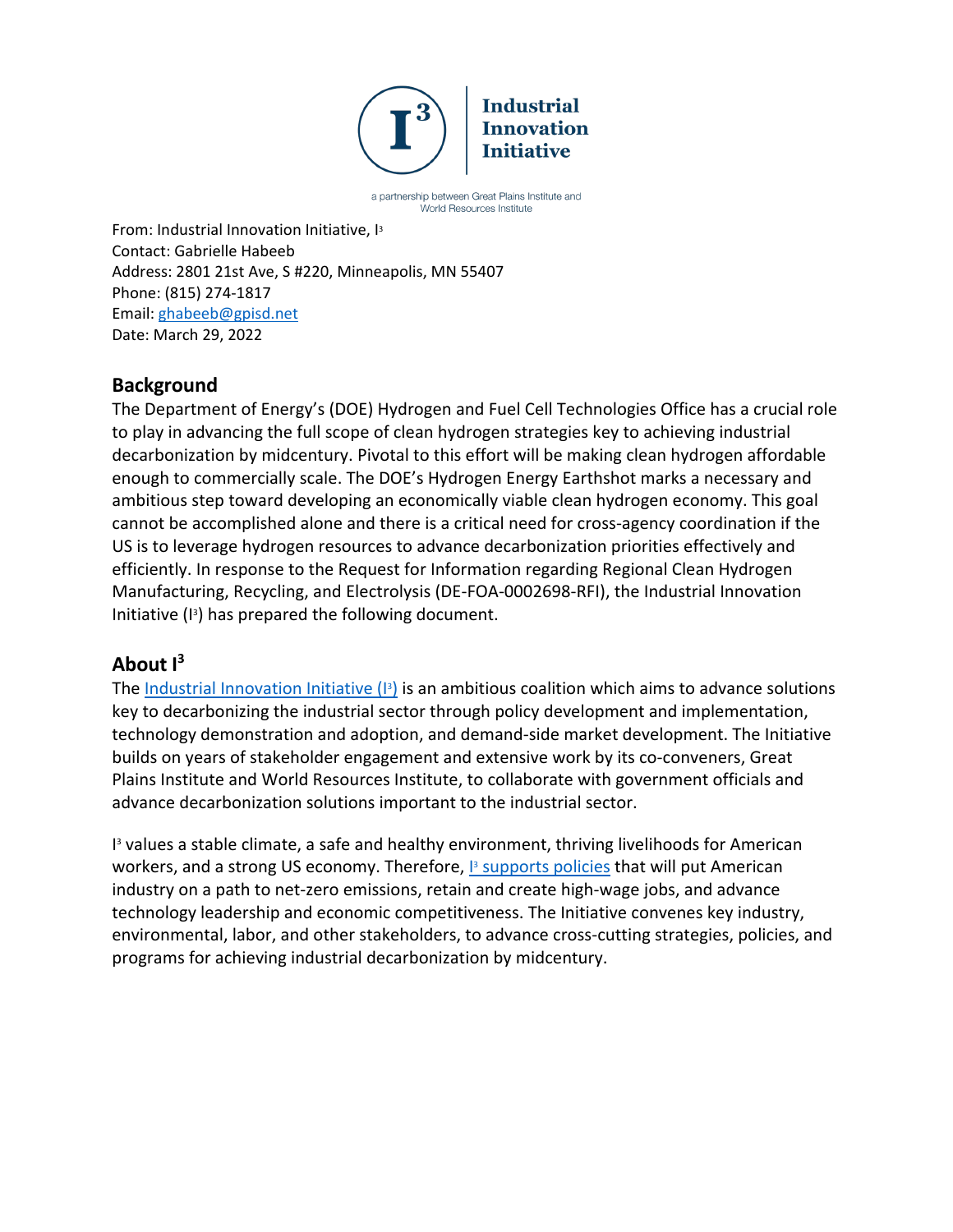# **Part I: Clean Hydrogen Manufacturing and Recycling**

### **B) Supporting domestic supply chains for materials and components**

The industrial and manufacturing sector, which includes the production of metal, mineral, chemical, and petroleum products, among others, employs millions of Americans and supports state and local economies. Decarbonization must occur in a way that preserves industries, their contributions to the US economy, as well as the direct and upstream jobs they provide. Supporting domestic supply chains for hydrogen production materials and components will ensure those good, upstream jobs are secured and retained for US workers.

Scaling up the US hydrogen economy could yield about \$140 billion in annual revenue and support 700,000 jobs throughout the hydrogen value chain by 2030, and \$750 billion in annual revenue and up to 3.4 m[i](#page-5-0)llion jobs by 2050. Deploying clean hydrogen technologies will retain and grow high-wage domestic supply chains, industry, and manufacturing jobs.

As industrial processes switch to low- and zero-carbon hydrogen for heat, fuel, and feedstocks, federally designed workforce training programs can create and protect good jobs, minimize worker displacement, encourage and develop new labor skills, and avoid stranding many assets. Developing this workforce is critical to install, operate, and maintain industrial systems and retain high-wage jobs at industrial facilities. In preparation for these workforce training programs, the federal government can convene utilities, companies, trade groups, education providers, labor organizations, and local workforces to ensure that training programs are appropriately targeted to meet the needs of all stakeholders and adhere to high road labor standards.

### **H) Developing strategies to increase consumer acceptance of/participation in recycling of fuel cells**

A significant opportunity for developing the social license to deploy hydrogen projects, such as fuel cell recycling, lies in the quality of public and community engagement. Communities should be contacted, informed, and solicited for comment early and frequently throughout the process of a project's development. Requiring robust community engagement, education, and public participation is critical for building project and technology support, as the people living and working in the area will better understand what is changing and how it will impact them. Public studies of the local environmental, economic, and community benefits of cleaning up the industrial sector through clean hydrogen solutions can help build understanding and support among impacted communities. The public comment period should not be seen as a rubber stamp requirement, but instead be treated as an opportunity to understand, respond, and act to resolve any concerns of the community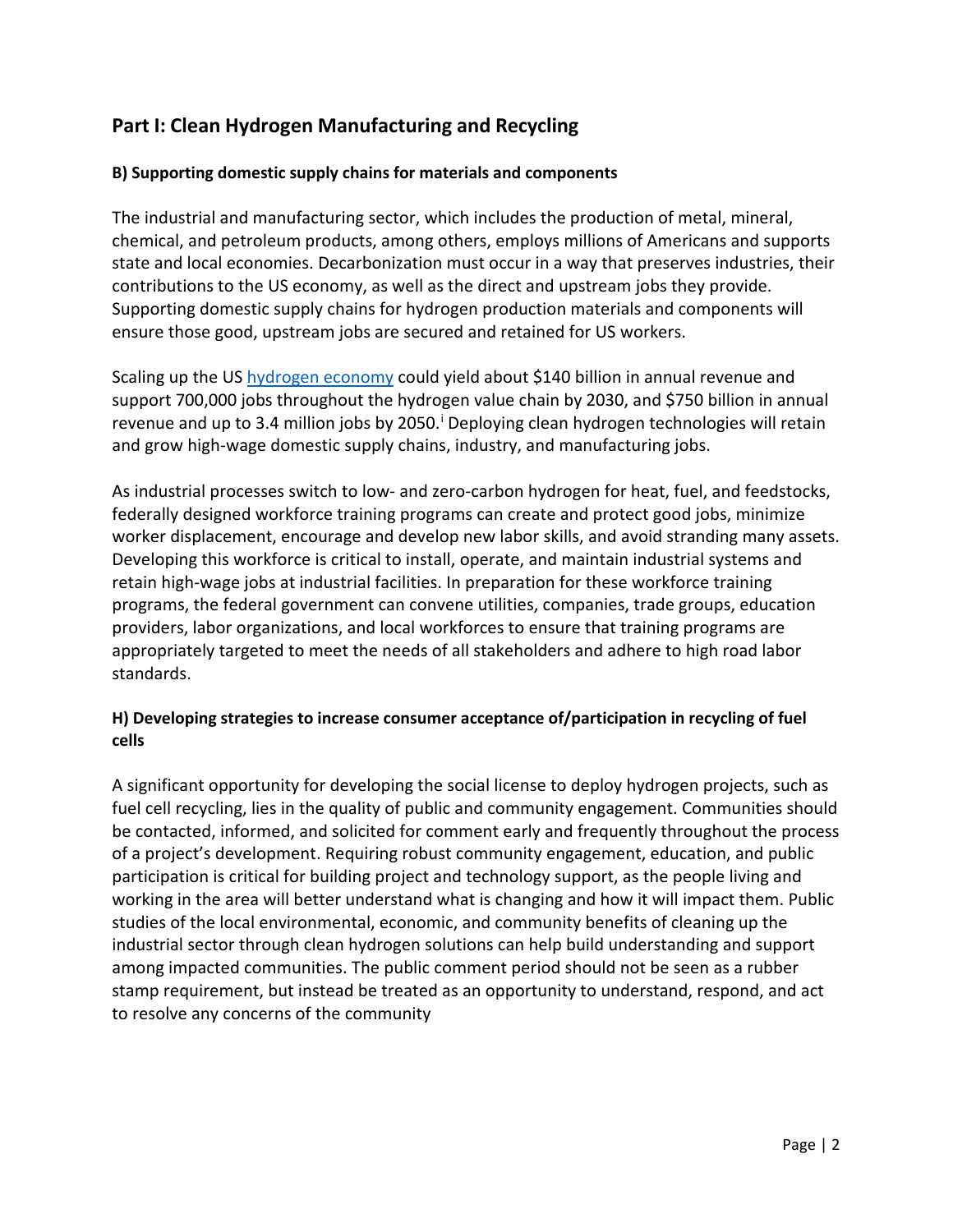### **Part II: Clean Hydrogen Electrolysis Program**

**1) Electrolyzers including, low-temperature electrolyzers (i.e. liquid alkaline or membrane-based); high-temperature electrolyzers that combine electricity and heat to improve the efficiency of clean hydrogen production; advanced reversible fuel cells that combine the functionality of an electrolyzer and a fuel cell; and other advanced electrolyzers, capable of converting intermittent sources of electric power to clean hydrogen with enhanced efficiency and durability.20 Please state the specific electrolyzer technology your response relates to.** 

**b.** What metrics and methods could enable and/or validate progress towards the \$2/kg goal?

There are several large-scale indicators for measuring progress towards \$2/kg for low and hightemperature electrolytic hydrogen production. To gauge the foundational preparedness for large-scale deployment and industrial scale up, first consider the Technological Readiness Level (TRL) of different electrolysis technologies. Achieving TRL 9, the highest level before routine deployment, shows enough investment in the production pathway to enable additional investment in supportive manufacturing and infrastructure. In the case of electrolysis, TRL 9 signals readiness for more zero-carbon energy production, both dedicated and curtailed, to reduce the operating costs of electrolysis; additionally, dedicated renewable energy capacity and cost are useful metrics of hydrogen production costs.

Additional metrics for specific technologies include:

- Low-temperature Electrolysis (i.e., Alkaline and Proton Exchange Membrane): The production efficiency of low-temperature electrolysis is limited by the corrosive impacts of increasing the reaction temperature—barring corrosion, higher temperatures increase the hydrogen yield. Larger scale production could be enabled by innovations that reduce material corrosivity, as measured by the amount of time and temperature at which materials reach the corrosion "breakaway" point.<sup>[ii](#page-5-1)</sup>
- High-temperature Electrolysis (i.e., Solid Oxide Electrolysis Cell [SOEC]): Two key obstacles of SOEC are the high temperatures needed to achieve their optimal efficiency and cost of rare-earth and scarce minerals. Because higher temperatures require more energy, two useful metrics would be higher efficiency of energy and hydrogen generation; that is, how much energy can be produced by a given input (e.g., solar, wind, nuclear) and how much hydrogen at a given temperature. And while the cost of rare-earth metals, specifically declining costs, could be a useful metric as well, it will likely be more suitable to test and prove the compatibility of innovative materials. In which case, patents for innovative SOEC materials may prove a useful indication of commercial readiness.<sup>[iii](#page-5-2)</sup>

While  $I<sup>3</sup>$  does not promote specific projects, it is worth noting the value of existing demonstration projects that are working towards a \$2/kg goal. Demonstrations utilizing excess clean energy will be valuable in the short-term to test state-of-the-art hydrogen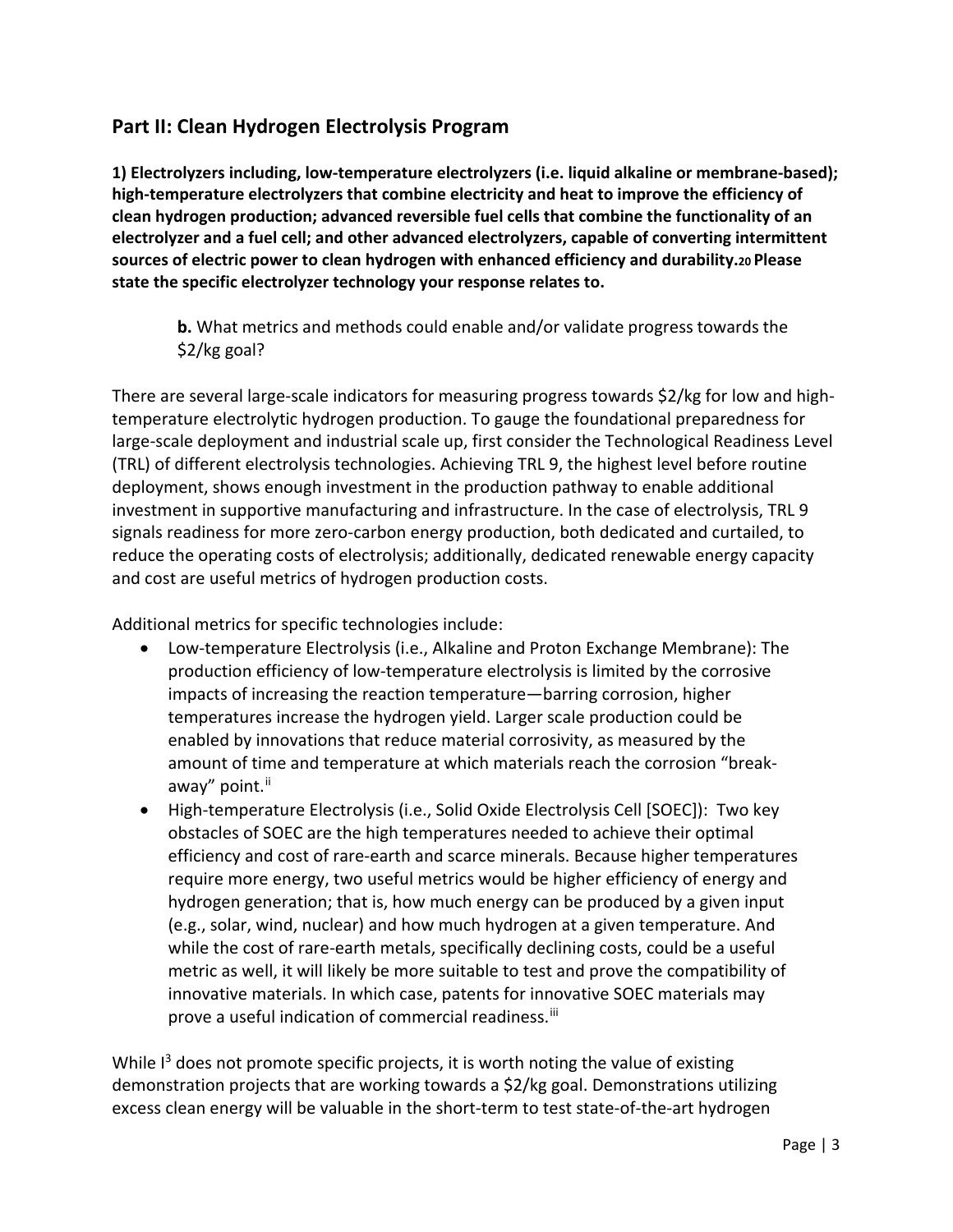production technologies or capacity for hydrogen in meeting local energy demand. For example, there are several hydrogen production plants co-located with nuclear power stations using dedicated or excess capacity, which are advantageous as they are not subject to intermittency issues. Every scale of demonstration that proves the viability of clean hydrogen production and use will be vital to achieve \$2/kg.

**5) Technologies that integrate hydrogen production with clean hydrogen compression and drying technologies, clean hydrogen storage, transportation or stationary systems, and renewable power or nuclear power generation technologies.24 Please note the technology or technologies discussed in the response.** 

**c.** What electrolyzer, distribution, storage, and end-use technologies should be prioritized in demonstration projects?

### **Industrial End Uses**

While there are many valuable end uses for clean hydrogen, industry represents a hard-toabate sector that will require reliable and affordable access to low- and zero-carbon hydrogen in order to achieve midcentury decarbonization goals under virtually any scenario. Clean hydrogen will be uniquely important to the industrial sector in the near and medium term as substituting fossil fuels for clean hydrogen can reduce both on-site process and fuel emissions. As such,  $I<sup>3</sup>$  identified clean hydrogen as a key industrial decarbonization solution in our recent [Policy Blueprint.](http://www.industrialinnovation.org/blueprint)<sup>[iv](#page-5-3)</sup> Hydrogen produced through electrolysis holds great promise as a zero-carbon fuel and chemical feedstock as it is produced from clean energy resources, utilizes existing workforces and infrastructure, can create jobs, and can displace fossil-based medium- and highgrade heat in industrial applications that are hard to electrify.<sup>[v](#page-6-0)</sup>

Continued funding for research, development, demonstration, and deployment will be critical to improving upon and integrating nascent clean hydrogen production, transportation, and storage technologies into the industrial facilities where they are needed most. Demonstration projects will be the proving ground for these technologies, attract private investment, and help to build market confidence in these solutions. Additionally, production cost reduction will be key in bringing clean hydrogen use to scale. Industrial and manufacturing facilities will need clean hydrogen to reach cost parity with existing fossil-based feedstocks and fuels to maintain the tight margins many manufacturers face and preserve market competitiveness.

#### **Transportation & Storage**

Transporting and storing hydrogen can be price prohibitive for producers and consumers that are unconnected by infrastructure to market hubs. Access to federal low-interest loans and grants for hydrogen pipelines, rail, and maritime transport will incentivize the construction of infrastructure linkages between regionally dispersed producers and consumers and avoid the higher costs and emissions associated with truck transport. Blending small amounts of hydrogen into natural gas pipelines, where possible based on case-by-case assessments, can also jumpstart local usage for smaller producers distant from dedicated hydrogen pipelines or hubs.<sup>[vi](#page-6-1)</sup> Further developing storage infrastructure, like brine wells and salt caverns, enables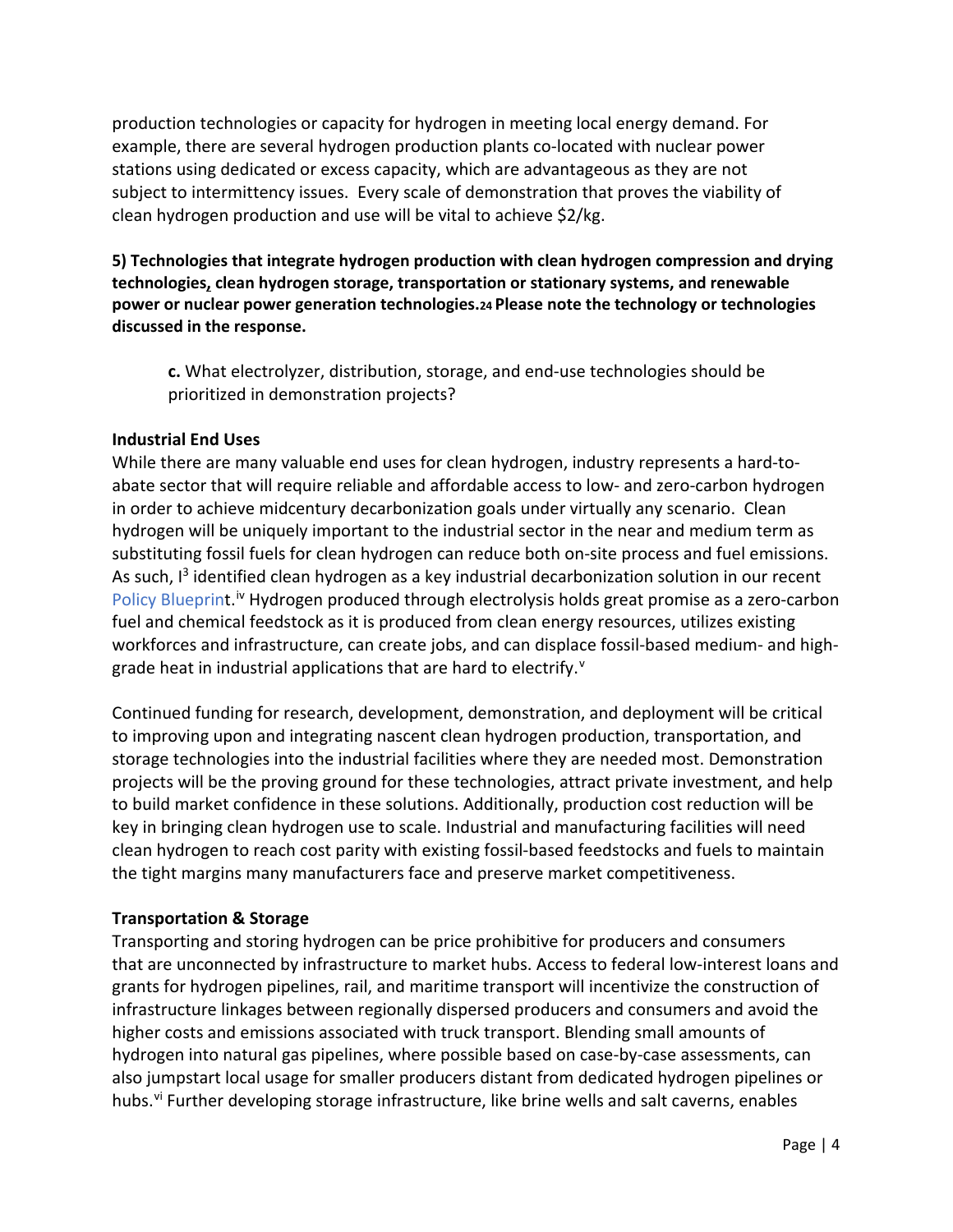hydrogen to be sold and dispatched when needed, which can also overcome production variability. The ability of hydrogen to provide long-term storage enables dispatchable low- and zero-carbon electricity to support the integration of variable renewable generation resources on the grid. Clear guidelines for safe transport, storage, and use of hydrogen will also be necessary to build out the requisite infrastructure for a nationwide hydrogen market.

### **Renewable & Nuclear Hydrogen Production**

Scaling up electrolytic hydrogen powered by renewable or nuclear energy will require a vast expansion of available zero-carbon electricity. The capacity of regional balancing authorities and electric generation dispatch markets to take on new load must be considered. Transmission constraints and the projected retirement of nuclear and other baseload power plants are also important considerations. The federal government should work with states and regional grid authorities to enact policies that facilitate expansion and hardening of transmission and distribution infrastructure. In areas with abundant renewable or nuclear energy resources, there should be incentives that allow excess capacity energy generation to be moved via transmission infrastructure to areas with less abundant zero-carbon energy resources for hydrogen production via electrolysis. This would increase confidence in the value of additional renewable resource development and in the viability of low- and high-temperature electrolysis projects. Hydrogen hub developments should allow for co-location of hydrogen production and renewable energy resources. However, to scale up this solution to the degree necessary for midcentury decarbonization of this challenging sector, reliable transmission of low-cost, zerocarbon electricity will be critical.

### **9) Environmental justice, diversity, equity, and inclusion**

**a.** What are specific ideas and opportunities for including disadvantaged and tribal communities and addressing environmental justice, diversity, equity, and inclusion in carrying out the research and development goals, electrolyzer system research and demonstration projects?

While clean hydrogen production has the potential to create many positive externalities such as reduced air pollution (as a result of fuel switching from fossil resources to clean burning hydrogen), fewer greenhouse gas emissions, and new domestic job opportunities, it is critical that environmental justice concerns associated with electrolysis are raised and addressed with potentially impacted communities. Of note are issues around water use and scarcity. Water use and water competition will depend upon the region. Communities located in arid areas or with limited access to clean drinking water will feel the pressures associated with electrolysis more severely than water rich regions. Demineralization is a commonly used technology which allows for water use from a variety of sources in industrial processes. Research and development into the level of water purity required for electrolysis and potential means of purification should be supported to ensure the strain on clean water resources is minimal.

Other environmental justice issues of potential significance are those of land use and energy project siting. Clean hydrogen and electrolysis projects will be dependent on clean electricity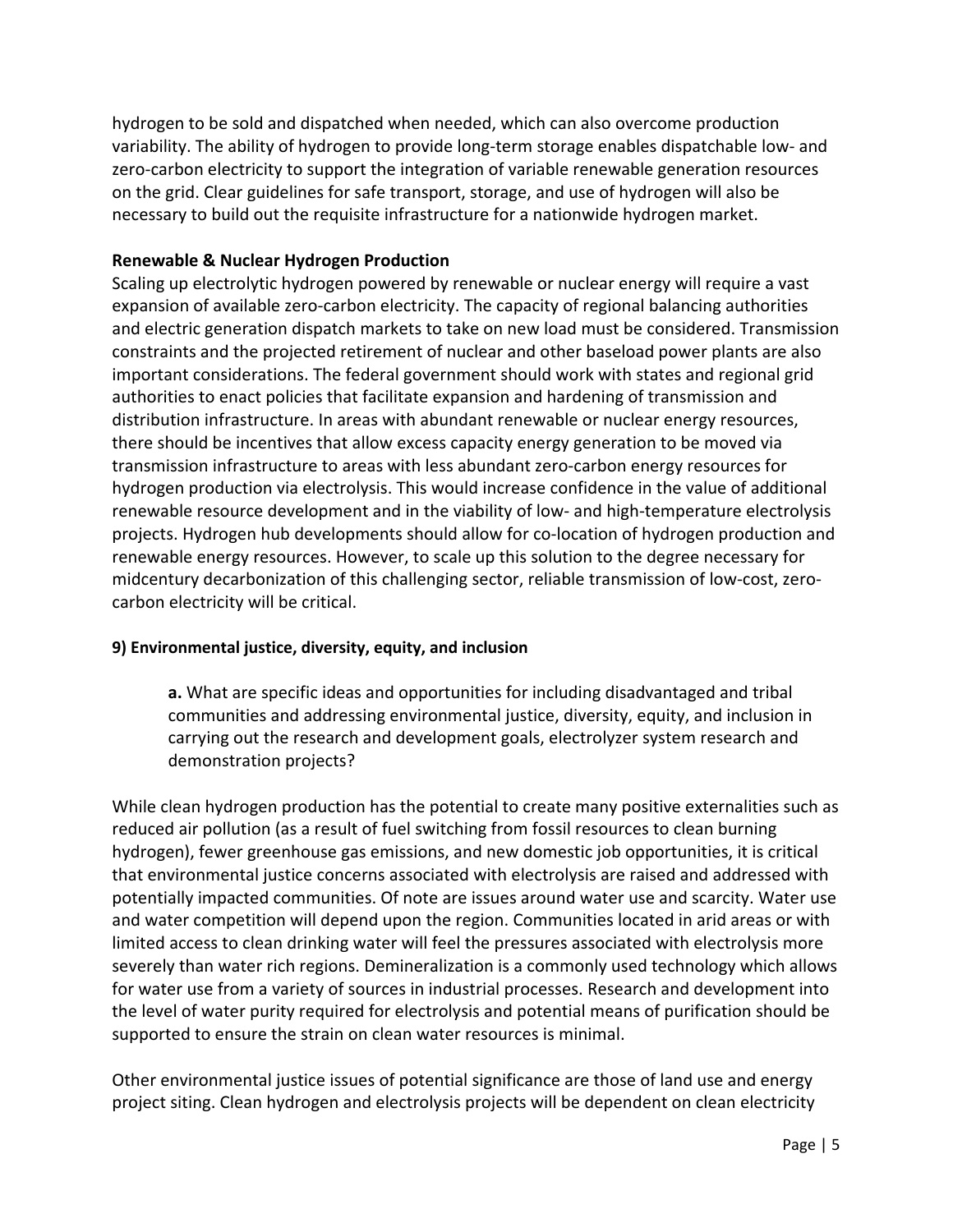sources. Renewable energy projects, like solar or wind farms, commonly face siting issues when communities are not sufficiently engaged or where the political majority is opposed to renewable energy. The Department of Energy should thoroughly study or fund studies for both the negative and positive externalities associated with a project so that the community and developers alike have a clear understanding of the local environmental justice issues at play.

Community engagement should be strategic, in those invited to the discussion, the methods of information sharing, and the solicitation of comments. Impacted and frontline communities should be brought into project development discussions early and often. Further, organized labor and labor unions should be consulted and serve as active participants in the outreach process. Transparency will be key in building trusting and equitable relationships with local communities. Project updates, studies, and opportunities to engage should be clear and accessible to interested parties, as should opportunities and venues for comment.

Furthermore, the workforce opportunities that arise from industrial projects that deploy clean hydrogen technologies, both in initial construction and for ongoing operations, should be accessible to those in frontline communities. Workforce development programs and collaboration with local organized labor unions will help ensure the economic and community benefits of clean industrial projects go to those who have historically and disproportionately born the negative impacts of industry.

# **I 3 's coalition of industry stakeholders are here to connect**

The information contained within this document represents a small fraction of the collective knowledge and expertise of our participants. Members of  $I<sup>3</sup>$  are ready and willing to connect with the Department of Energy's Hydrogen and Fuel Cell Technologies Office to provide key industry, labor, environmental, power, and business perspectives from our stakeholder group. The Initiative meets monthly and is happy to schedule ad hoc meetings to facilitate vital discussions such as these. If you would like to connect with us directly, please reach out to  $I<sup>3</sup>$ Project Manager, Gabrielle Habeeb, at [ghabeeb@gpisd.net,](mailto:ghabeeb@gpisd.net) and we will gladly arrange a meeting.

### **NOTES**

<span id="page-5-0"></span><sup>i</sup> Fuel Cell and Hydrogen Energy Association, *Road Map to a US Hydrogen Economy*, published 2020, https://www. fchea.org/us-hydrogen-study.

<span id="page-5-1"></span>ii F. P. Lohmann-Richters, et. al.*, Review - Challenges and Opportunities for Increased Current Density in Alkaline Electrolysis by Increasing the Operating Temperature*, Journal of The Electrochemical Society*,* **168** 114501, (2021), https://iopscience.iop.org/article/10.1149/1945-7111/ac34cc.

<span id="page-5-2"></span>iii Mandeep Singh, Dario Zappa, and Elisabetta Comini, *Solid oxide fuel cell: Decade of progress, future perspectives and challenges*, International Journal of Hydrogen Energy, Volume 46, Issue 54, (2021), Pages 27643-27674, https://doi.org/10.1016/j.ijhydene.2021.06.020.

<span id="page-5-3"></span>iv Industrial Innovation Initiative, *Decarbonizing Industry by 2050: A Federal and State Policy Blueprint*, published